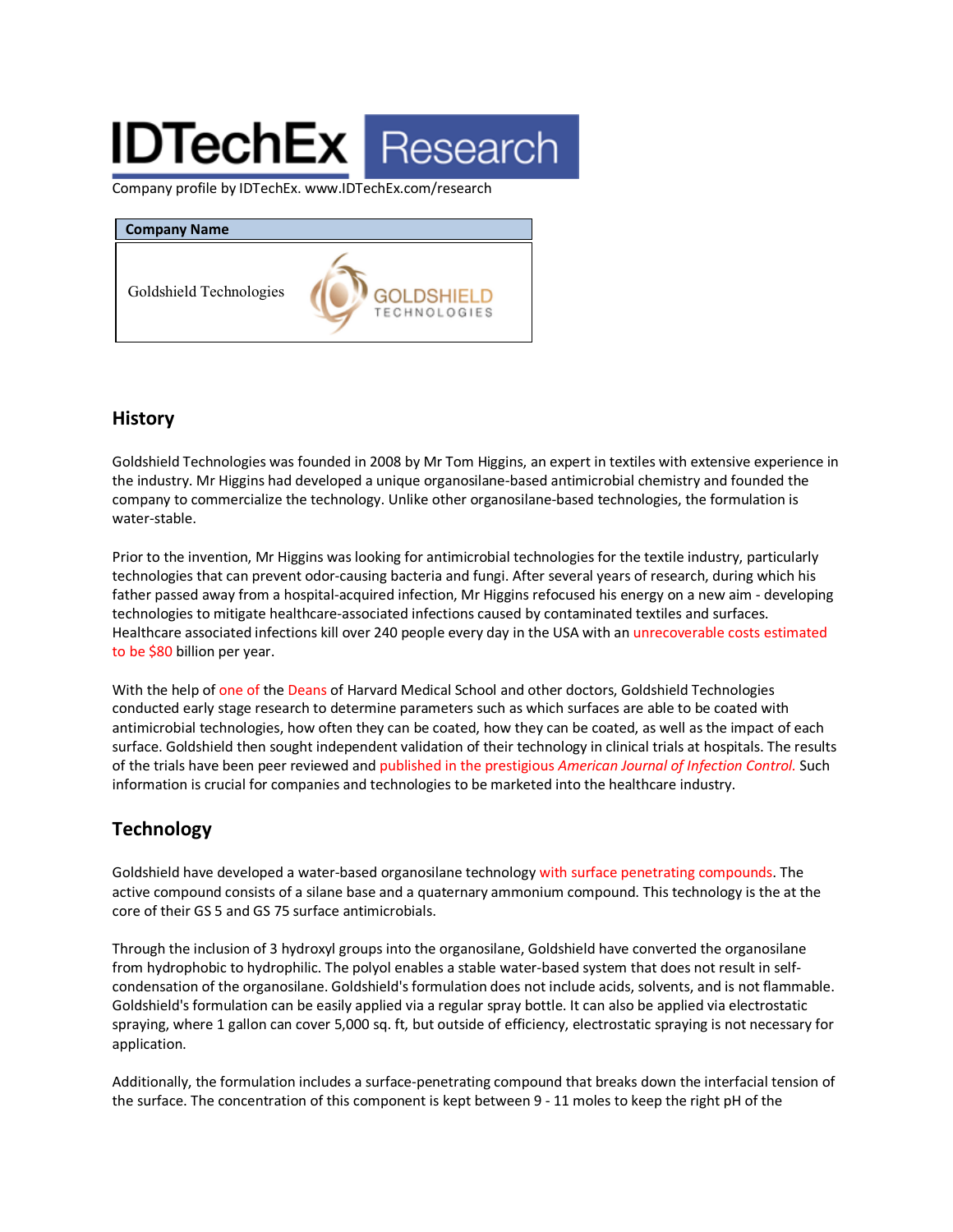solution. If it is too acidic or too alkaline the silane moieties cannot bond to the surface. At the right concentration, the component allows the silane moiety to form non-polar covalent bonds with the substrate to be coated. Once this bond is formed, the antimicrobial coating does not become "fugitive" and is adhered to the surface.

The positive charge of the quaternary ammonium compound draws bacteria to the substrate.

The last component, a large carbon chain, disrupts bacterial cell walls and other microbial membranes through lysis. IDTechEx were told that this is the longest lasting component in Goldshield's formulation and is active for a minimum of 90 days. However, the overall product is not always marketed for 90-day application cycles. For example, places that experience high bioburden, such as hospitals, would be recommended to re-apply Goldshield every 30 days.

Goldshield's antimicrobial technology has been proven in 3 clinical trials that have been published in the American Journal of Infection Control. One of the studies is a 9-month study where Goldshield's coating was applied to 5 high-touch points in 18 intensive care units. Through investigating over 60,000 cultures, it was determined that Goldshield could reduce bioburden by 3 - 4 log. IDTechEx were told that Goldshield has run the only study that shows direct correlation between the use of chemistry on surfaces with reductions in healthcare associated infections.

Goldshield coatings have been used by NASA and have shown 100% biofilm reduction.



Goldshield's formulation can be applied using regular spray bottles. The company also offers large refill sizes of the coating.

#### Source: Goldshield Technologies

Goldshield have been investigating the application of their technology to personal protective equipment. This is because microorganisms are able to survive for long periods on textiles. For example, SARS-CoV-2 is known to survive on face masks for up to 7 days. Goldshield thus worked with one of their partners in China, who were applying Goldshield on masks, gloves and condoms, to test the ability of Goldshield-coated face masks to kill SARS-CoV-2. The study showed that face masks covered with Goldshield were able to deactivate 2.92 log of the virus vs the control group. This is equivalent to an inactivation rate of 99.88%. Furthermore, the masks showed residual activity for up to 3 days. Additionally, a previous study from 2015 showed that Goldshield-coated face masks can